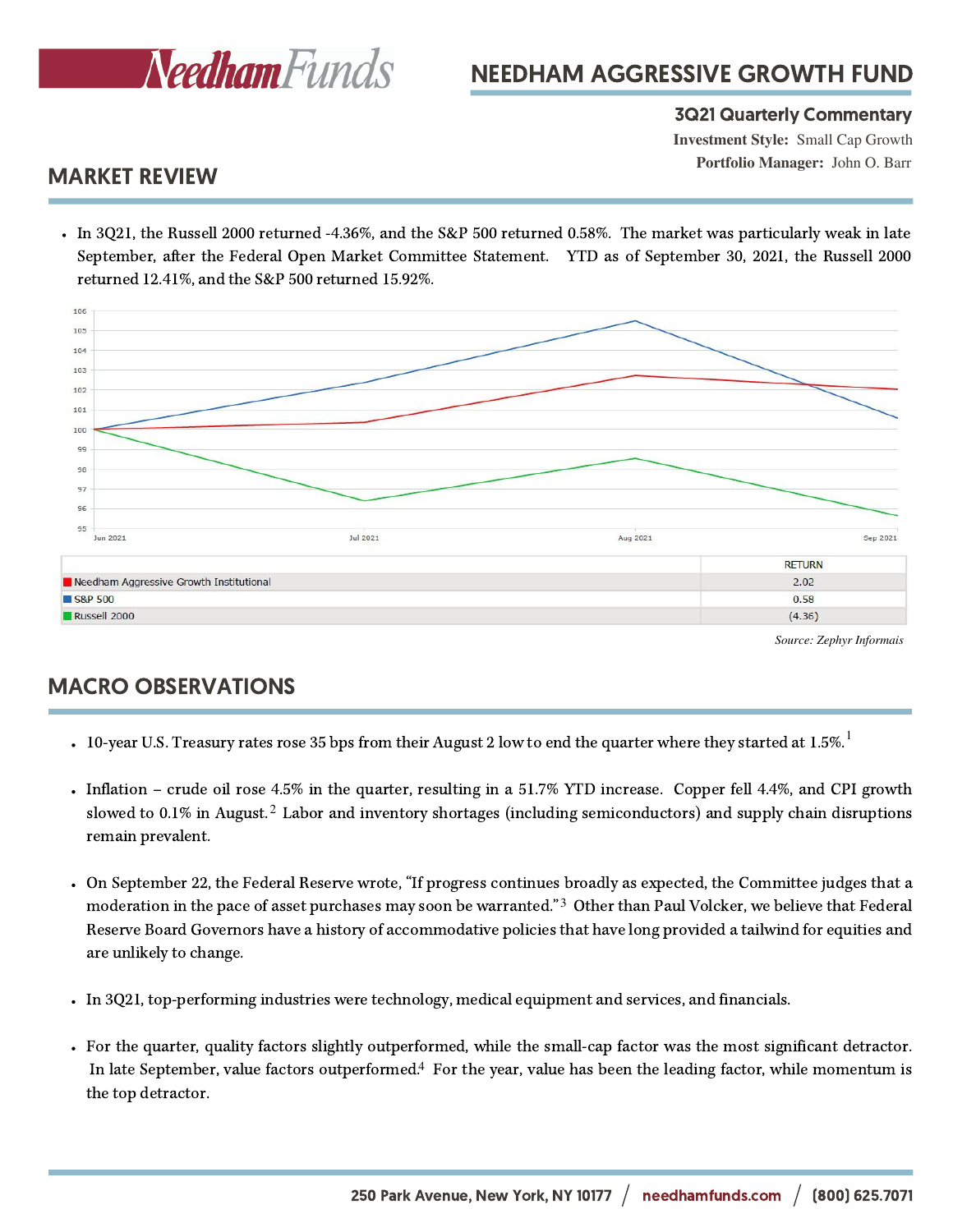# Needham Funds

# NEEDHAM AGGRESSIVE GROWTH FUND

## IMPACTS ON PERFORMANCE

#### 3Q21 Quarterly Commentary

- The Fund's Institutional (NEAIX) and Retail classes (NEAGX) returned 2.02% and 1.85% respectively in 3Q21, outperforming the Russell 2000's -4.36%. YTD as of September 30, NEAIX returned 20.99%, and NEAGX returned 20.39%, outperforming the Russell 2000's 12.41%. (The Fund's standardized performance is on page 3.)
- The Fund's 3Q21 outperformance was a result of stock selection and the strong performance from concentrated positions in Aspen Aerogels Inc. (ASPN), Vicor Corporation (VICR), and PDF Solutions, Inc. (PDFS). These companies have insignificant weightings in the Russell 2000.
- The Fund has a high quality factor, and quality factors outperformed in 3021.  $^{\rm 5}$
- Lack of exposure to the financial sector was a minor detriment to the Fund's performance. Smith-Midland Corporation (SMID) and KVH Industries (KVHI) were the leading detractors.
- With 11% turnover, the Fund does not rotate into or out of sectors but invests in companies we believe can outperform over the long-term.

## PORTFOLIO CHANGES

- We added thredUP, Inc. (TDUP) and TPG Pace Solution Corp. (TPGS) as new investments. thredUP sells lightly-used clothes to consumers and is part of the circular economy. TPG Pace is a SPAC that announced a merger with Vacasa, the vacation property [management](https://www.needhamfunds.com/gf_commentary/private-company-profile-vacasa/) company. We have known Vacasa for years and wrote about it in Growth Factor Vol. 29 in 2018.
- We took advantage of market weakness to more than double the Fund's positions in Sharps Compliance Corp. (SMED), ACV Auctions, Inc. Class A (ACVA), and Parsons Corporation (PSN).
- The Fund's only sales were to exit its four smallest positions.

## LOOKING AHEAD & OPPORTUNITIES

- Many of our top small-cap portfolio holdings have made multi-year investments that we believe position them to deliver growth and positive returns over the next few years. We believe that if these investments succeed, they could provide a hedge to macroeconomic factors such as inflation.
- Vicor, PDF Solutions Inc., Aspen Aerogels, KVH Industries Inc., Super Micro Computer Inc. (SMCI), GSE Systems, Inc. (GVP), Oil-Dri Corporation (ODC), and Telcos Corp. (TLS) are some of the Fund's significant holdings with such plans.
- The Fund targets investments that we perceive to have significant, unrecognized growth opportunities. COVID-19 hastened the revolutionary development in technology and life sciences; the Fund is a long-term investor in companies that enable the research and manufacturing to bring these developments to market. Semiconductor manufacturing is an important example.
- Greater-than-benchmark exposure to high-quality stocks might position the Fund for outperformance in future periods of market weakness.